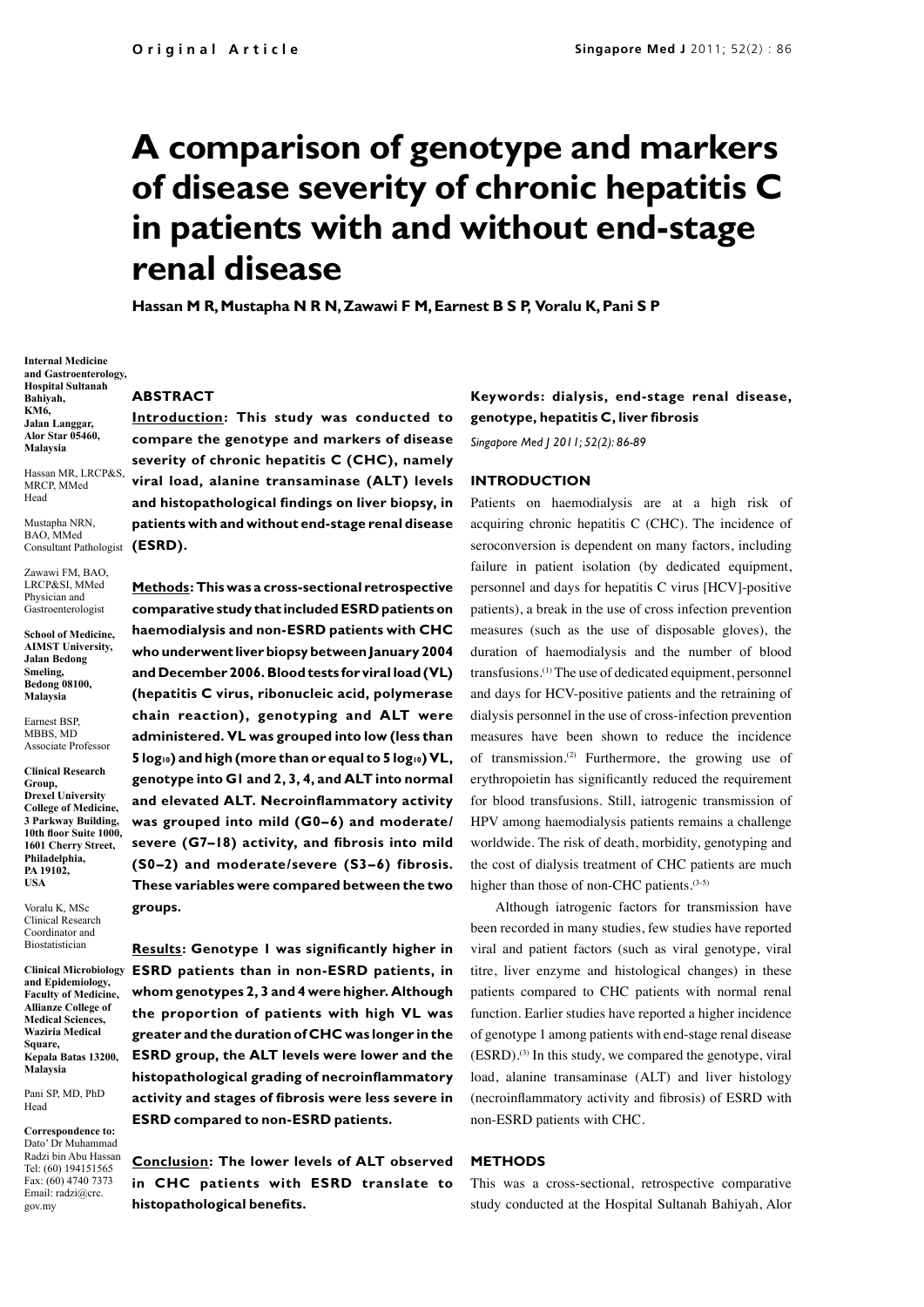| Variable                                      | No. (%)                            |                                      | p-value $(\chi^2)$ |
|-----------------------------------------------|------------------------------------|--------------------------------------|--------------------|
|                                               | ESRD<br>$(n = 28)$                 | Non-ESRD<br>$(n = 50)$               |                    |
| Mean age (yrs)                                | 44.89                              | 40.80                                | $0.160*$           |
| Mean CHC duration (yrs)                       | 4.56                               | 2.25                                 | $0.000*$           |
| Gender<br>Female<br>Male                      | I2 (42.86)                         | $16(57.14)$ 17 (34.00)<br>33 (66.00) | 0.0809             |
| Race<br>Malay<br>Chinese<br>Indian and others | 18 (64.29)<br>7(25.00)<br>3(10.71) | 32 (64.00)<br>15 (30.00)<br>3(6.00)  | 0.9405             |

**Table I. Baseline characteristics of ESRD and non-ESRD patients.**

\* Independent *t*-test

ESRD: end-stage renal disease; CHC: chronic hepatitis C

Star, Kedah, Malaysia. The inclusion criteria were ESRD and non-ESRD patients on dialysis with CHC, who underwent ultrasonography-guided liver biopsy from January 2004 to December 2006. HCV seropositivity was identified using enzyme-linked immunosorbent assay, which was conducted periodically for ESRD patients on follow-up as part of the unit protocol and for non-ESRD patients attending the hospital. All patients who did not undergo a blood test for viral load (VL) (HCV, ribonucleic acid, polymerase chain reaction, iu/ mL), genotyping, ALT (mmol/L) and liver biopsy during that period were excluded from the study. The patients were grouped into CHC patients with ESRD ( $n = 28$ ) and CHC patients without ESRD  $(n = 50)$ . In each group, VL was categorised into low  $(LVL < 5 \log_{10})$  and high  $(HVL)$  $\geq$  5 log<sub>10</sub>), genotype into G1 and 2, 3, 4, and ALT into normal and elevated. Liver histology was scored using the Ishak scoring system. Necroinflammatory activity was grouped into mild (G0–6) and moderate/severe (G7–18) activity, and fibrosis was categorised into mild (S0–2) and moderate/severe (S3–6) fibrosis.

Data entry and analysis was performed with EpiInfo version 3.4.1 (Centers for Disease Control and Prevention, Atlanta, GA, USA). The mean and standard deviation were obtained for all numerical variables, and the numbers and percentages for all categorical variables. Statistically significant differences between categorical variables were determined by the chi-square test. Chisquare values  $(\chi^2)$  and p-values were obtained.

# **RESULTS**

A total of 78 patients who were HCV-seropositive underwent liver biopsy, and their ALT and VL levels were measured. The baseline characteristics of the study population are presented in Table I. The duration of CHC



**Fig. 1** Bar chart shows the distribution of hepatitis C virus genotypes among end-stage renal disease (ERSD) and non-ESRD patients.

was substantially longer in ESRD patients than in non-ESRD patients. The proportion of non-ESRD patients with CHC was equal across the races, and much higher among male patients. The proportion of patients with LVL was significantly higher in patients without ESRD. Genotype 1 was significantly higher in ESRD patients than in non-ESRD patients, in whom G2, 3 and 4 were higher (Fig. 1). ALT levels were lower in ESRD patients compared to non-ESRD patients. The proportions of patients with ALT > 1 upper limit of normal (ULN) and ALT > 2 ULN were higher in the non-ESRD group (Fig. 2). Histological grading of necroinflammatory activity and the stage of fibrosis were less severe in ESRD patients compared to non-ESRD patients (Table II). The proportions of patients with moderate/severe grading of necroinflammatory activity and moderate/severe stages of fibrosis were significantly lower in the ESRD group compared to the non-ESRD group.

### **DISCUSSION**

In 1989, Choo et al identified the HCV genome and later proved that it was the major cause of non-A, non-B hepatitis.(6,7) Aach et al and Alter et al have established that most post-transfusion non-A, non-B hepatitis cases are caused by hepatitis  $C^{(8,9)}$  Dentico et al have described HCV in haemodialysis patients.<sup>(10)</sup> Since then, others have reported HCV transmission that is unrelated to blood transfusion in dialysis patients.(11) Other researchers have subsequently identified six major serotypes of hepatitis  $C^{(12)}$  Genotyping of the HCV strains has shown a high prevalence of genotypes 1, 3 and 6 in Southeast Asia and has repeatedly revealed the high prevalence of genotype 1 in haemodialysis units. $(3,13-16)$  Likewise, our findings show that genotype 1 was the most common HCV genotype in our unit. The higher VLs associated with genotype 1 may be responsible for the higher prevalence of this genotype among haemodialysis patients. Many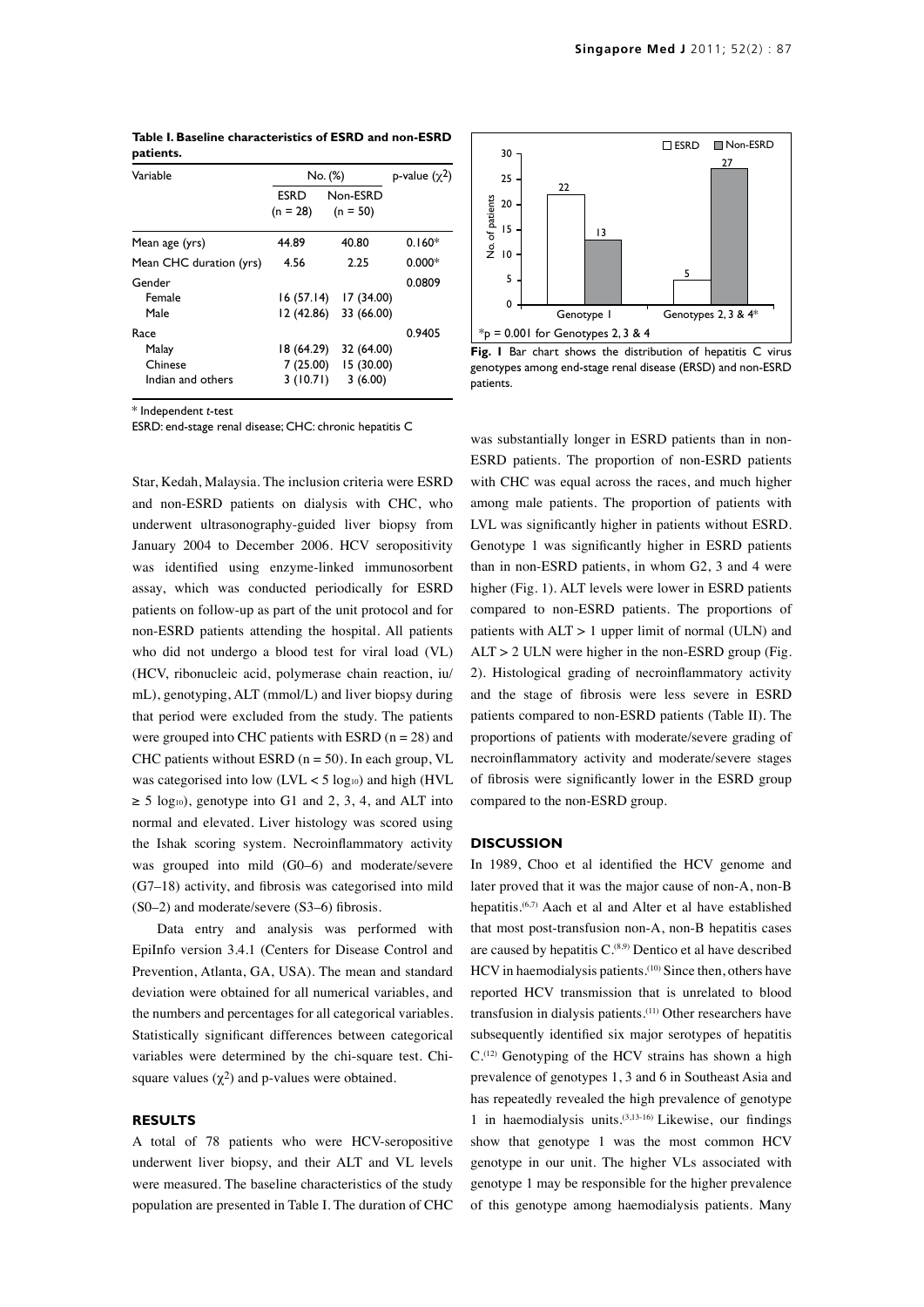

**Fig. 2** Bar chart shows the alanine transaminase (ALT) levels of end-stage renal disease (ERSD) and non-ESRD patients. ULN: upper limit of normal

studies have indicated that genotype 1 HCV progresses more often to cirrhosis than other genotypes, and an equally large number of similar studies have indicated that cirrhosis is not more common in genotype 1 than in other genotypes. However, genotype 1 does predispose patients to the development of hepatocellular carcinoma and poor response to interferon therapy.<sup>(17)</sup> The extent to which these findings could be extrapolated to patients with ESRD is yet to be established. The absence of genotype 6 in the current study may be attributable to the small sample size obtained from only one hospital.

Interest in the histopathology of non-A, non-B hepatitis in ESRD patients on dialysis antedates even the identification of the virus or the recognition of it being the cause of hepatitis in dialysis patients.<sup>(18,19)</sup> Studies have identified steatosis, various stages of the inflammatory process from nonspecific hepatitis to chronic active hepatitis, cirrhosis and haemosiderosis.(20) Previous studies have established that dialysis patients with a high grade of portal necroinflammatory activity had significantly higher aspartate transaminase and ALT levels.(21) ALT levels were previously found to be lower in CHC patients with ESRD than in patients without ESRD.(22) Our findings are similar to those of previous studies. This has invariably been ascribed to impaired immune response among ESRD patients on dialysis. The extent to which this lowered biochemical marker of hepatic necroinflammatory activity translates to histopathological benefit is not known.

Many previous studies have attempted to compare liver biopsy findings among CHC patients on dialysis with those of CHC patients without ESRD.<sup>(23,24)</sup> These studies have also found that necroinflammatory activity and fibrosis were much lower in ESRD patients with CHC than in CHC patients without ESRD. A study by Akpolat et al, which compared nine CHC patients with ESRD and

**Table II. Study characteristics of patients with ESRD and non-ESRD.**

| Variable                                 | No. (%) <sup>¶</sup> |                       | p-value             |
|------------------------------------------|----------------------|-----------------------|---------------------|
|                                          | ESRD <sup>*</sup>    | Non-ESRD <sup>+</sup> |                     |
| Genotype                                 |                      |                       | 0.0002a             |
| Geno I                                   |                      | 22 (81.5) 13 (32.5)   |                     |
| Geno 2/3/4                               | 5(18.5)              | 27 (67.5)             |                     |
| Grade of necro-<br>inflammatory activity |                      |                       | 0.0017 <sup>b</sup> |
| Mild (0-6)                               | 26 (92.9)            | 30(60.0)              |                     |
| Moderate to severe<br>$(7-18)$           | 2(7.1)               | 20 (40.0)             |                     |
| Stage of fibrosis                        |                      |                       | 0.0128 <sup>b</sup> |
| Mild (0-2)                               |                      | 24 (85.7) 29 (58.0)   |                     |
| Moderate to severe<br>$(3-6)$            | 4 (14.3)             | 21(42.0)              |                     |
| Alanine transaminase                     |                      |                       | 0.0003 <sup>b</sup> |
| $\leq 2$ ULN                             | 26 (92.9)            | 25(52.1)              |                     |
| $> 2$ ULN                                | 2(7.1)               | 23 (47.9)             |                     |
| Alanine transaminase                     |                      |                       | 0.0023a             |
| ≤ I ULN                                  |                      | $17(60.7)$ 11 (22.9)  |                     |
| $> 1$ ULN                                | II (39.3)            | 37(77.1)              |                     |
| Viral load                               |                      |                       | 0.0571 <sup>a</sup> |
| $< 5$ log <sub>10</sub>                  |                      | $5(18.5)$ 18 (43.9)   |                     |
| $> 5$ logio                              | 22 (81.5)            | 23(56.1)              |                     |
| Viral load                               |                      |                       | 0.5582b             |
| $> 3 - 4$ log <sub>10</sub>              | 2(7.4)               | 1(2.4)                |                     |
| $> 4 - 7$ logio                          |                      | 25 (92.6) 40 (97.6)   |                     |

\* Of the 28 ESRD cases, 1 sample could not be tested for Geno class and 1 for viral load, as the samples were inadequate or unsuitable.

† Of the 50 non-ESRD cases, 10 samples could not be tested for Geno class, 2 for ALT and 9 for viral load, as the samples were inadequate or unsuitable.

¶ Percentages are calculated based on the total number of patients tested for each variable.

<sup>a</sup> chi-square test <sup>b</sup> Fisher's exact test

ESRD: end-stage renal disease; ULN: upper limit of normal

37 patients without ESRD, showed that haemodialysis patients may have less active and progressive CHC than patients with normal renal function.<sup>(23)</sup> As the number of patients studied was small, it was suggested that further studies be conducted.<sup> $(23)$ </sup> Luzar et al compared 13 CHC patients with ESRD and 154 patients without  $ESRD<sub>1</sub><sup>(24)</sup>$  and observed that non-uremic patients had more hepatic inflammatory activity and progression of fibrosis compared to uremic patients who were treated with haemodialysis.

The current study compared 28 CHC patients with ESRD and 50 patients without ESRD. The predominant HCV genotype in ESRD patients was type 1. Significant differences were observed between HCV-infected uremic and non-uremic patients in terms of their genotype, ALT levels, extent of necroinflammatory activity and fibrosis, revealing less severe disease activity in the ESRD group. Some studies have compared liver biopsy findings in